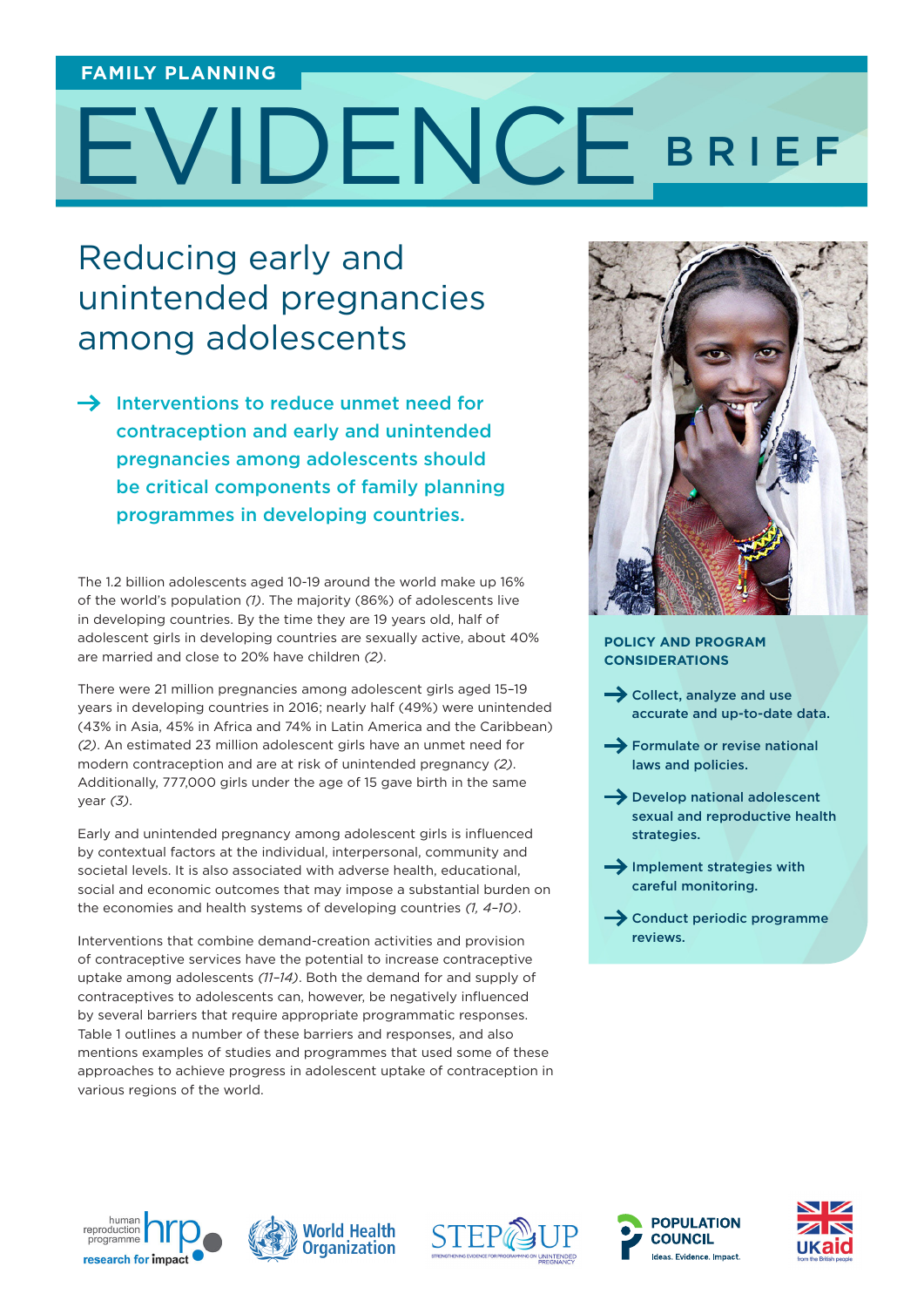## **Table 1. Barriers and potential approaches to increase the demand for and supply of contraception among adolescents**

| <b>OBJECTIVE</b>                                                             | <b>BARRIERS</b>                                                                                                                                                                                              | <b>SUCCESSFUL PROGRAMME</b><br><b>APPROACHES</b>                                                                               | <b>EXAMPLES</b>                                                                                                                                                                                                                                                                          |  |
|------------------------------------------------------------------------------|--------------------------------------------------------------------------------------------------------------------------------------------------------------------------------------------------------------|--------------------------------------------------------------------------------------------------------------------------------|------------------------------------------------------------------------------------------------------------------------------------------------------------------------------------------------------------------------------------------------------------------------------------------|--|
| <b>DEMAND FOR CONTRACEPTION</b>                                              |                                                                                                                                                                                                              |                                                                                                                                |                                                                                                                                                                                                                                                                                          |  |
| To foster the desire<br>to avoid, delay,<br>space or limit child-<br>bearing | Gendered roles (e.g.<br>$\bullet$<br>expectations to be a wife<br>and mother)<br>The need to prove fertility<br>$\bullet$<br>Religious values<br>$\bullet$<br>Norms of the path to<br>$\bullet$<br>adulthood | Enhance the acceptability<br>of avoiding, delaying,<br>spacing and limiting<br>childbearing.                                   | Conditional cash transfers<br>have transformed life<br>trajectories of girls in<br>Mexico and Malawi.                                                                                                                                                                                    |  |
| To foster the<br>desire to use<br>contraception                              | Stigma<br>$\bullet$<br>Taboos (communication and<br>$\bullet$<br>cultural)<br>Lack of understanding<br>$\bullet$<br>(including fear of side-<br>effects)                                                     | Improve the understanding<br>of contraceptive methods<br>and SRH.                                                              | Life skills education<br>and vocational training<br>programmes in Uganda<br>and India have increased<br>contraceptive use. In<br>addition, working with<br>influential family members<br>in India helped build<br>support and overcome<br>resistance to adolescent<br>contraceptive use. |  |
| To foster a sense of<br>agency in relation<br>to contraceptive<br>use        | Early marriage<br>$\bullet$<br>Family pressure<br>$\bullet$<br>Sexual coercion and/or<br>$\bullet$<br>violence<br>Limited decision-making<br>$\bullet$<br>autonomy and power                                 | Increase the sense of<br>agency among girls and<br>women to exert control over<br>their lives and make their<br>own decisions. | Engaging adolescents and<br>their communities directly<br>in Bangladesh and India has<br>improved girls' agency and<br>prevented early marriage.                                                                                                                                         |  |
| <b>SUPPLY OF CONTRACEPTION</b>                                               |                                                                                                                                                                                                              |                                                                                                                                |                                                                                                                                                                                                                                                                                          |  |
| To provide access<br>to contraceptive<br>services                            | Lack of awareness of<br>services<br>وربوا فسيوس المسابوا والموسوس والمسار                                                                                                                                    | Increase access to<br>contraceptive services.                                                                                  | Community-based outreach<br>involving provision of<br>information and services                                                                                                                                                                                                           |  |

| io provide access<br>to contraceptive<br>services | LUCK OF UNUICHCJJ OF<br>services<br>Inaccessible location<br>$\bullet$<br>Inconvenient operating<br>hours<br>Costs<br>$\bullet$<br>Waiting times<br>$\bullet$                                                                                                | ii ici cubc ucccob to<br>contraceptive services.                                   | CONNINGING PUSCU OUGICUCII<br>involving provision of<br>information and services<br>through the national<br><b>Health Extension Program</b><br>(HEP) led to remarkable<br>improvements in uptake<br>of modern contraception<br>among adolescents in<br>Ethiopia.                                  |
|---------------------------------------------------|--------------------------------------------------------------------------------------------------------------------------------------------------------------------------------------------------------------------------------------------------------------|------------------------------------------------------------------------------------|---------------------------------------------------------------------------------------------------------------------------------------------------------------------------------------------------------------------------------------------------------------------------------------------------|
| To provide<br>adolescent-friendly<br>services     | Lack of provider sensitivity<br>Provider reluctance to offer<br>$\bullet$<br>contraceptives to adoles-<br>cents (due to bias)<br>Gender biases<br>$\bullet$<br>Lack of privacy/confidentiality<br>Contraceptives unavailable<br>$\bullet$<br>or out of stock | Increase provision of<br>high-quality, youth-friendly<br>services for adolescents. | Making services responsive<br>to the needs of adolescents<br>has improved contraceptive<br>use, thereby preventing<br>first pregnancies in China<br>and repeat pregnancies<br>in Kenya. Evidence from<br>studies and projects has<br>been applied at scale in<br>Colombia, Estonia and<br>Malawi. |

*Source:* Adapted from Glinski et al. (2014) *(18)*.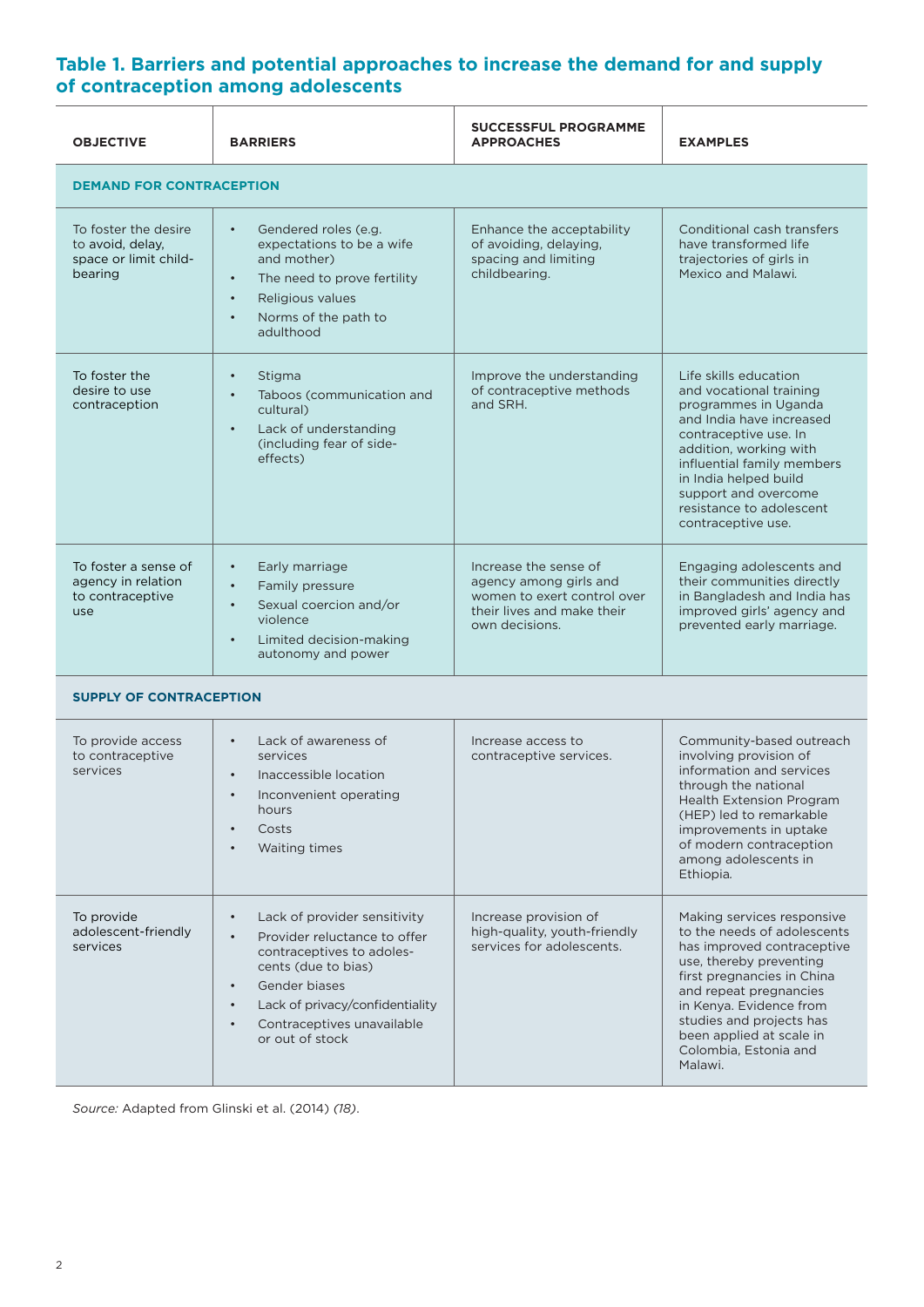Nine out of ten births to girls aged 15-19 occur within marriage *(15)*. However, in many places sexually active unmarried adolescents have even higher rates of unmet need for contraception *(4)*. The barriers adolescents face in accessing services are often very different for married and unmarried adolescents. Complementary strategies to respond to the differing needs of different populations should be employed in order to leave no one behind.

For example, Estonia implemented a school-based sexuality education programme that linked to youthfriendly sexual and reproductive health (SRH) services and ensured a supportive policy environment. Rates of abortion and births to adolescents aged 15–19 years were substantially reduced *(16)*. Ethiopia achieved remarkable improvements in uptake of modern contraception among adolescents (from less than 10% in 2005 to about 25% in 2011) through the national Health Extension Program (HEP), which involved recruiting, training and deploying an all-female workforce to provide health information and services at the local level *(17)*.

## **CONSIDERATIONS FOR REDUCING EARLY AND UNINTENDED PREGNANCIES AMONG ADOLESCENTS**

Five elements must be in place in order to apply the evidence to large-scale, national-level programmes:

- 1. Collect, analyse and use accurate and up-to-date data on health outcomes, contraceptive use and its determinants, programme performance and adolescent sexuality/fertility to inform the development of laws, policies and strategies that are responsive to the varying needs of different groups of adolescents based on their social and economic status.
- 2. Formulate or revise national laws and policies to require health workers—in the public, private and nonprofit sectors—to provide comprehensive SRH services including contraceptive and safe abortion (where permitted) services to adolescents. Communicate these laws and policies widely.
- 3. Develop national adolescent SRH strategies to include evidence-based and context-specific interventions, budgets to deliver the interventions, and indicators to track progress that are disaggregated by age and socioeconomic status.
- 4. Implement strategies with careful monitoring of activities, and with the input and expertise of civil society groups (including youth organizations and networks).
- 5. Conduct periodic programme reviews to identify lessons learned, build on strengths and address weaknesses.

## **REFERENCES**

- Adolescents: overview. In: UNICEF data: monitoring the situation of children and women [website]. New York (NY): United Nations Children's Fund; 2016 (https://data. unicef.org/topic/adolescents/overview/, accessed 26 June 2017).
- 2 Darroch JE, Woog V, Bankole A, Ashford LS. Adding it up: costs and benefits of meeting contraceptive needs of adolescents. New York (NY): Guttmacher Institute; 2016 (https://www.guttmacher.org/sites/default/files/report\_ pdf/adding-it-up-adolescents-report.pdf, accessed 26 June 2017).
- 3 Woog V, Kågesten A. The sexual and reproductive health needs of very young adolescents aged 10–14 in developing countries: what does the evidence show ? (2017).
- 4 Woog V, Singh S, Browne A, Philbin J. Adolescent women's need for and use of sexual and reproductive health services in developing countries. New York (NY): Guttmacher Institute; 2015 (https://www.guttmacher. org/sites/default/files/report\_pdf/adolescent-srhs-needdeveloping-countries.pdf, accessed 26 June 2017).
- 5 Adolescents: health risks and solutions: fact sheet. Geneva: World Health Organization; 2017 (http://www.who.int/ mediacentre/factsheets/fs345/en/, accessed 26 June 2017).
- 6 Unsafe abortion: global and regional estimates of the incidence of unsafe abortion and associated mortality in 2008, sixth edition. Geneva: World Health Organization; 2011 (http://www.who.int/reproductivehealth/publications/ unsafe\_abortion/9789241501118/en/, accessed 26 June 2017).
- 7 Birungi H, Undie C, Mackenzie I, Katahoire A, Obare F, Machawira P. Education sector response to early and unintended pregnancy: a review of country experiences in sub-Saharan Africa. STEP UP and UNESCO Research Report. Strengthening Evidence for Programming on Unintended Pregnancy (STEP UP). Nairobi: Population Council and UNESCO; 2015 (https://www.popcouncil.org/ uploads/pdfs/2015STEPUP\_EducSectorResp.pdf, accessed 26 June 2017).
- 8 Undie C, Birungi H, Odwe G, Obare F. Expanding access to secondary school education for teenage mothers in Kenya: a baseline study report. STEP UP Research Report. Strengthening Evidence for Programming on Unintended Pregnancy (STEP UP). Nairobi: Population Council; 2015 (https://www.popcouncil.org/uploads/pdfs/2015STEPUP\_ EducTeenMothersKenya.pdf, accessed 26 June 2017).
- 9 Developing an education sector response to early and unintended pregnancy: discussion document for a global consultation. Paris: United Nations Educational, and Scientific and Cultural Organization (UNESCO); 2014 (http://unesdoc.unesco.org/ images/0023/002305/230510E.pdf, accessed 26 June 2017).
- 10 State of the world population 2013: motherhood in childhood – facing the challenge of adolescent pregnancy. New York (NY): United Nations Population Fund (UNFPA); 2013 (http://www.unfpa.org/publications/state-worldpopulation-2013, accessed 26 June 2017).
- 11 Chandra-Mouli V, Lane C, Wong S. What does not work in adolescent sexual and reproductive health: a review of evidence on interventions commonly accepted as best practices. Glob Health Sci Pract. 2015; 3(3):333–40. doi:10.9745/GHSP-D-15-00126.